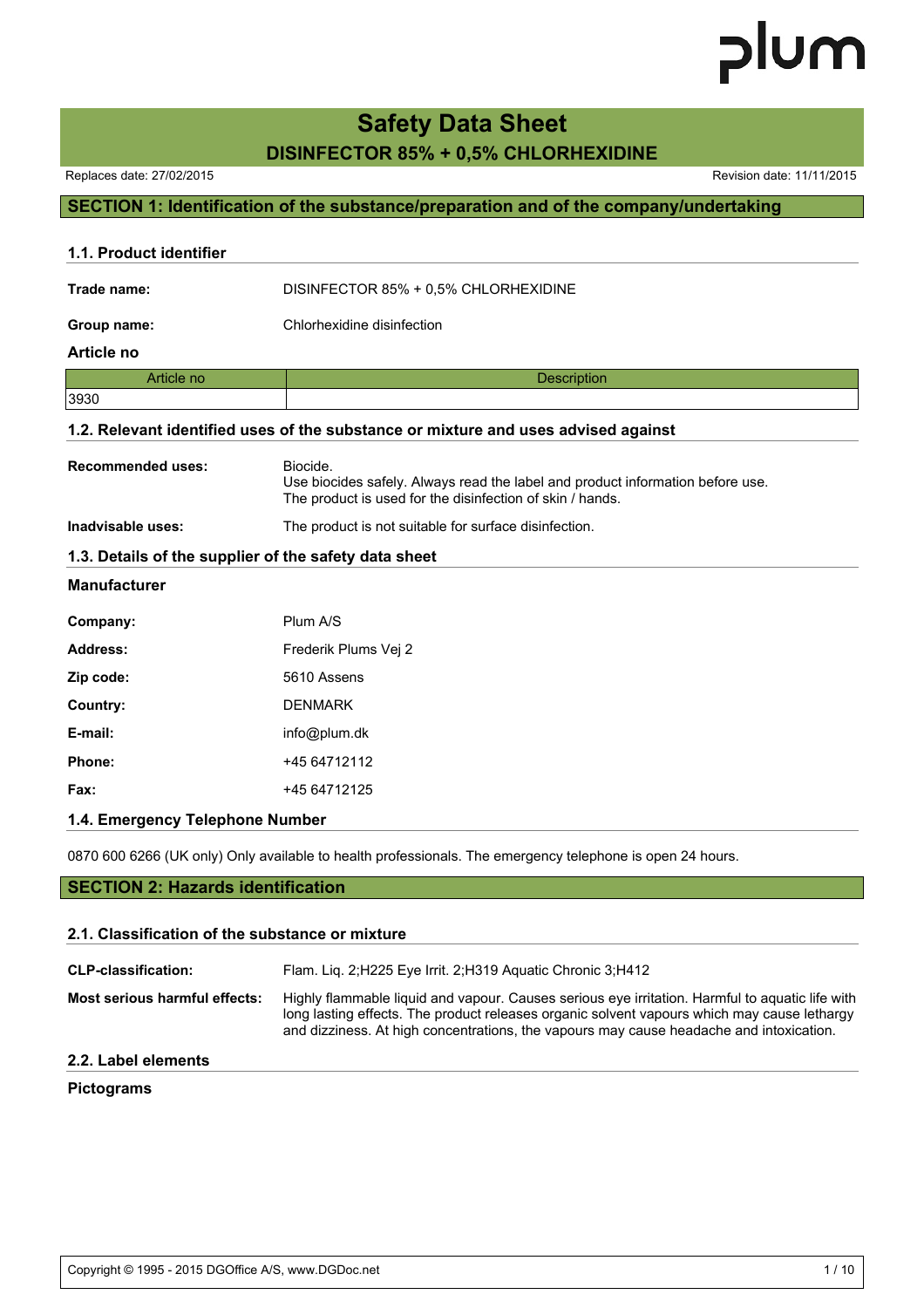# **Safety Data Sheet DISINFECTOR 85% + 0,5% CHLORHEXIDINE**

Replaces date: 27/02/2015 **Replaces** date: 11/11/2015



| Signal word:             | Danger                                             |
|--------------------------|----------------------------------------------------|
| <b>Hazard Statements</b> |                                                    |
| H <sub>225</sub>         | Highly flammable liquid and vapour.                |
| H <sub>319</sub>         | Causes serious eye irritation.                     |
| H412                     | Harmful to aquatic life with long lasting effects. |
|                          |                                                    |

### **Precautionary statements**

| P <sub>102</sub> | Keep out of reach of children.                                                                                                      |
|------------------|-------------------------------------------------------------------------------------------------------------------------------------|
| P <sub>210</sub> | Keep away from heat, hot surfaces, sparks, open flames and other ignition sources. No smoking.                                      |
| P305/351/338     | IF IN EYES: Rinse cautiously with water for several minutes. Remove contact lenses, if present and easy<br>to do. Continue rinsing. |

### **2.3. Other hazards**

The product does not contain any PBT or vPvB substances.

## **SECTION 3: Composition/information on ingredients**

#### **3.2. Mixtures**

| Substance                    | <b>CAS</b> number | <b>EC No</b> | REACH Reg. No.                | Concentration | <b>Notes</b> | $CI$ P-<br>classification                                                      |
|------------------------------|-------------------|--------------|-------------------------------|---------------|--------------|--------------------------------------------------------------------------------|
| <b>Ethanol</b>               | 64-17-5           | l200-578-6   | 01-2119457610-<br>$ 43-xxxx $ | 65 - 85%      | 15           | Flam. Lig. 2;H225<br>Eye Irrit. 2;H319                                         |
| <b>Water</b>                 | 7732-18-5         | 231-791-2    |                               | $10 - 20%$    |              |                                                                                |
| propan-2-ol                  | 67-63-0           | 200-661-7    | 01-2119457558-<br>125-xxxx    | $5 - 15%$     |              | Flam. Lig. 2;H225<br>Eye Irrit. 2;H319<br>STOT SE 3:H336                       |
| 2-methylpropan-<br>l2-ol     | 75-65-0           | 200-889-7    |                               | $1 - 5%$      |              | Flam. Lig. 2;H225<br>Eye Irrit. 2;H319<br>Acute Tox. 4; H332<br>STOT SE 3:H335 |
| glycerol                     | 56-81-5           |              |                               | $< 1\%$       |              |                                                                                |
| Chlorhexidine<br>Digluconate | 18472-51-0        | 242-354-0    |                               | $< 1\%$       |              | Eye Dam. 1;H318<br>Aquatic Acute 1;H400<br>Aquatic Chronic 1;H410              |

Please see section 16 for the full text of R-phrases and H-phrases.

15 = REACH-registered with a different classification than in Regulation 1272/2008 Appendix

VI.

# **SECTION 4: First aid measures**

## **4.1. Description of first aid measures**

| Inhalation:          | Seek fresh air. Seek medical advice in case of persistent discomfort.                                                                                        |
|----------------------|--------------------------------------------------------------------------------------------------------------------------------------------------------------|
| Ingestion:           | Wash out mouth thoroughly and drink 1-2 glasses of water in small sips. Seek medical<br>advice in case of discomfort.                                        |
| <b>Skin contact:</b> | The product is intended to come into contact with the skin. In case of wound smarts, flush<br>with water.                                                    |
| Eye contact:         | Flush immediately with water (preferably using eye wash equipment) for at least 5 minutes.<br>Open eye wide. Remove any contact lenses. Seek medical advice. |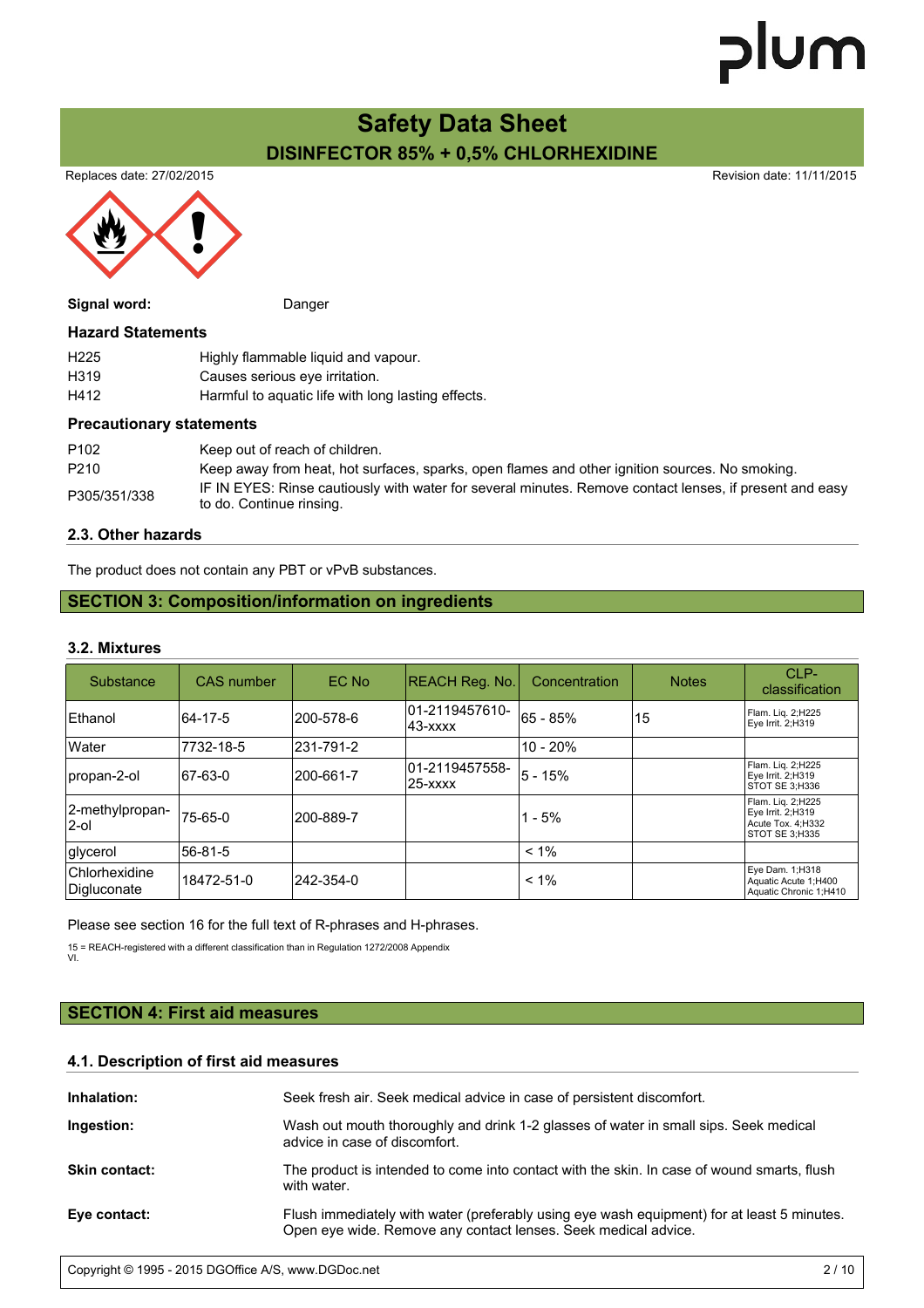# lum

# **Safety Data Sheet DISINFECTOR 85% + 0,5% CHLORHEXIDINE**

Replaces date: 27/02/2015 **Replaces** date: 11/11/2015

**Burns:** Flush with water until pain ceases. Remove clothing that is not stuck to the skin - seek medical advice/transport to hospital. If possible, continue flushing until medical attention is obtained.

#### **General:** When obtaining medical advice, show the safety data sheet or label.

#### **4.2. Most important symptoms and effects, both acute and delayed**

Irritating to eyes. Causes a burning sensation and tearing. The product releases organic solvent vapours which may cause lethargy and dizziness. At high concentrations, the vapours may cause headache and intoxication. Prolonged or repeated inhalation of vapours may cause damage to the central nervous system.

#### **4.3. Indication of any immediate medical attention and special treatment needed**

No special immediate treatment required. Treat symptoms.

# **SECTION 5: Fire-fighting measures**

#### **5.1. Extinguishing media**

| Suitable extinguishing media:      | Extinguish with powder, foam, carbon dioxide or water mist. Use water or water mist to cool<br>non-ignited stock. |
|------------------------------------|-------------------------------------------------------------------------------------------------------------------|
| Unsuitable extinguishing<br>media: | Do not use water stream, as it may spread the fire.                                                               |

#### **5.2. Special hazards arising from the substance or mixture**

The product decomposes when combusted and the following toxic gases can be formed: Carbon monoxide and carbon dioxide. Explosive mixtures may form with air when heated/exposed to fire.

#### **5.3. Advice for fire-fighters**

Move containers from danger area if it can be done without risk. Avoid inhalation of vapour and flue gases - seek fresh air. Wear Self-Contained Breathing Apparatus (SCBA) with a chemical protection suit only where personal (close) contact is likely.

#### **SECTION 6: Accidental release measures**

#### **6.1. Personal precautions, protective equipment and emergency procedures**

**For non-emergency personnel:** Stop leak if this can be done without risk. Provide adequate ventilation. Smoking and naked flames prohibited. Take precautionary measures against static discharges. Use spark-free tools and explosion proof equipment. Wear safety goggles if there is a risk of eye splash.

**For emergency responders:** In addition to the above: Normal protective clothing equivalent to EN 469 is recommended.

#### **6.2. Environmental precautions**

Do not discharge large quantities of concentrated spills and residue into drains.

#### **6.3. Methods and material for containment and cleaning up**

Contain and absorb spill with sand or other absorbent, non-combustible material and transfer to suitable waste containers. Rinse with water. Wipe up minor spills with a cloth. Provide good ventilation.

#### **6.4. Reference to other sections**

See section 8 for type of protective equipment. See section 13 for instructions on disposal.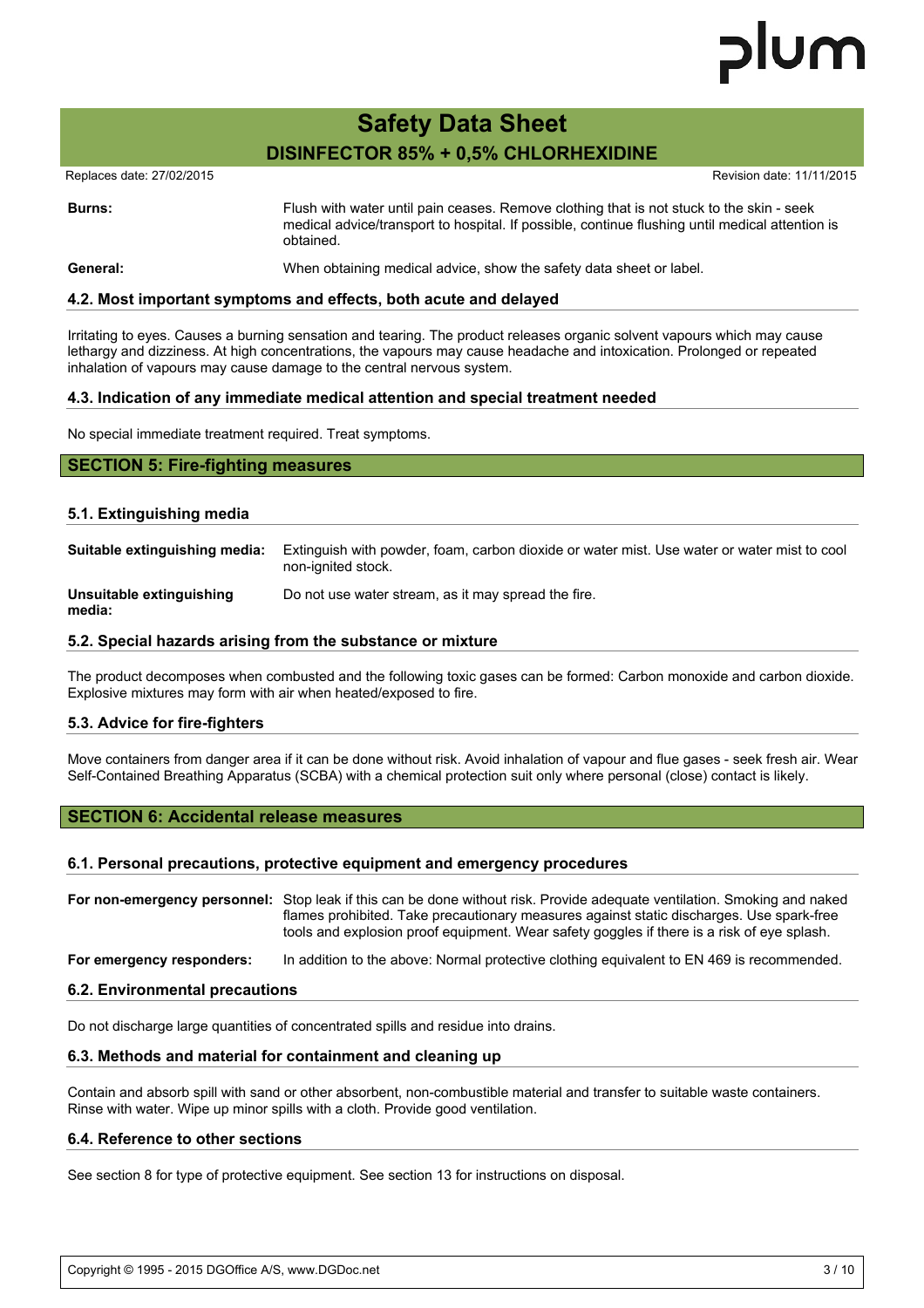# **Safety Data Sheet DISINFECTOR 85% + 0,5% CHLORHEXIDINE**

Replaces date: 27/02/2015 **Replaces** date: 11/11/2015

# **SECTION 7: Handling and storage**

#### **7.1. Precautions for safe handling**

Use the product under well-ventilated conditions. Take precautionary measures against static discharges. Use spark-free tools and explosion proof equipment. Smoking and naked flames prohibited. Wash hands before breaks, before using restroom facilities, and at the end of work. Running water and eye wash equipment must be available. A workplace assessment must be conducted to ensure that employees are not exposed to effects that may involve a risk during pregnancy.

### **7.2. Conditions for safe storage, including any incompatibilities**

Store safely and keep out of reach of children. Keep in tightly closed original packaging. Storage temperature: 0-30 °C.

#### **7.3. Specific end use(s)**

None.

## **SECTION 8: Exposure controls/personal protection**

#### **8.1. Control parameters**

#### **Occupational exposure limit**

| Substance name                                                          | Time period     |                                                                                                                                                                                                                                                                                | ppm   | mg/m3                                                                   | Comment | <b>Remarks</b> |  |
|-------------------------------------------------------------------------|-----------------|--------------------------------------------------------------------------------------------------------------------------------------------------------------------------------------------------------------------------------------------------------------------------------|-------|-------------------------------------------------------------------------|---------|----------------|--|
| Ethanol                                                                 | 8h              |                                                                                                                                                                                                                                                                                | 1.000 | 1.920                                                                   |         |                |  |
| Ethanol                                                                 | 15m             |                                                                                                                                                                                                                                                                                |       |                                                                         |         |                |  |
| propan-2-ol                                                             | 8h              |                                                                                                                                                                                                                                                                                | 400   | 999                                                                     |         |                |  |
| propan-2-ol                                                             | 15 <sub>m</sub> |                                                                                                                                                                                                                                                                                | 500   | 1250                                                                    |         |                |  |
| 2-methylpropan-2-ol 8h                                                  |                 |                                                                                                                                                                                                                                                                                | 100   | 308                                                                     |         |                |  |
| 2-methylpropan-2-ol 15m                                                 |                 |                                                                                                                                                                                                                                                                                | 150   | 462                                                                     |         |                |  |
| <b>Measuring methods:</b>                                               |                 | Compliance with the stated occupational exposure limits may be checked by occupational<br>hygiene measurements.                                                                                                                                                                |       |                                                                         |         |                |  |
| Legal basis:                                                            |                 |                                                                                                                                                                                                                                                                                |       | EH40/2005 Workplace exposure limits incl. supplement from October 2007. |         |                |  |
| 8.2. Exposure controls                                                  |                 |                                                                                                                                                                                                                                                                                |       |                                                                         |         |                |  |
| Appropriate engineering<br>controls:                                    |                 | Wear the personal protective equipment specified below.                                                                                                                                                                                                                        |       |                                                                         |         |                |  |
| Personal protective equipment, Not required.<br>eye/face protection:    |                 | Wear safety goggles if there is a risk of eye splash. Eye protection must conform to EN 166.                                                                                                                                                                                   |       |                                                                         |         |                |  |
| hand protection:                                                        |                 | <b>Personal protective equipment.</b> The product is intended to come into contact with the skin. With long-term work or when<br>cleaning up after large spills of the product, the use of e.g. nitril rubber gloves is<br>recommended. The gloves should be change after use. |       |                                                                         |         |                |  |
| Personal protective equipment, Not required.<br>skin protection:        |                 |                                                                                                                                                                                                                                                                                |       |                                                                         |         |                |  |
| Personal protective equipment, Not required.<br>respiratory protection: |                 |                                                                                                                                                                                                                                                                                |       |                                                                         |         |                |  |
| <b>Environmental exposure</b><br>controls:                              |                 | Ensure compliance with local regulations for emissions.                                                                                                                                                                                                                        |       |                                                                         |         |                |  |

**SECTION 9: Physical and chemical properties**

#### **9.1. Information on basic physical and chemical properties**

Copyright © 1995 - 2015 DGOffice A/S, www.DGDoc.net 4 / 10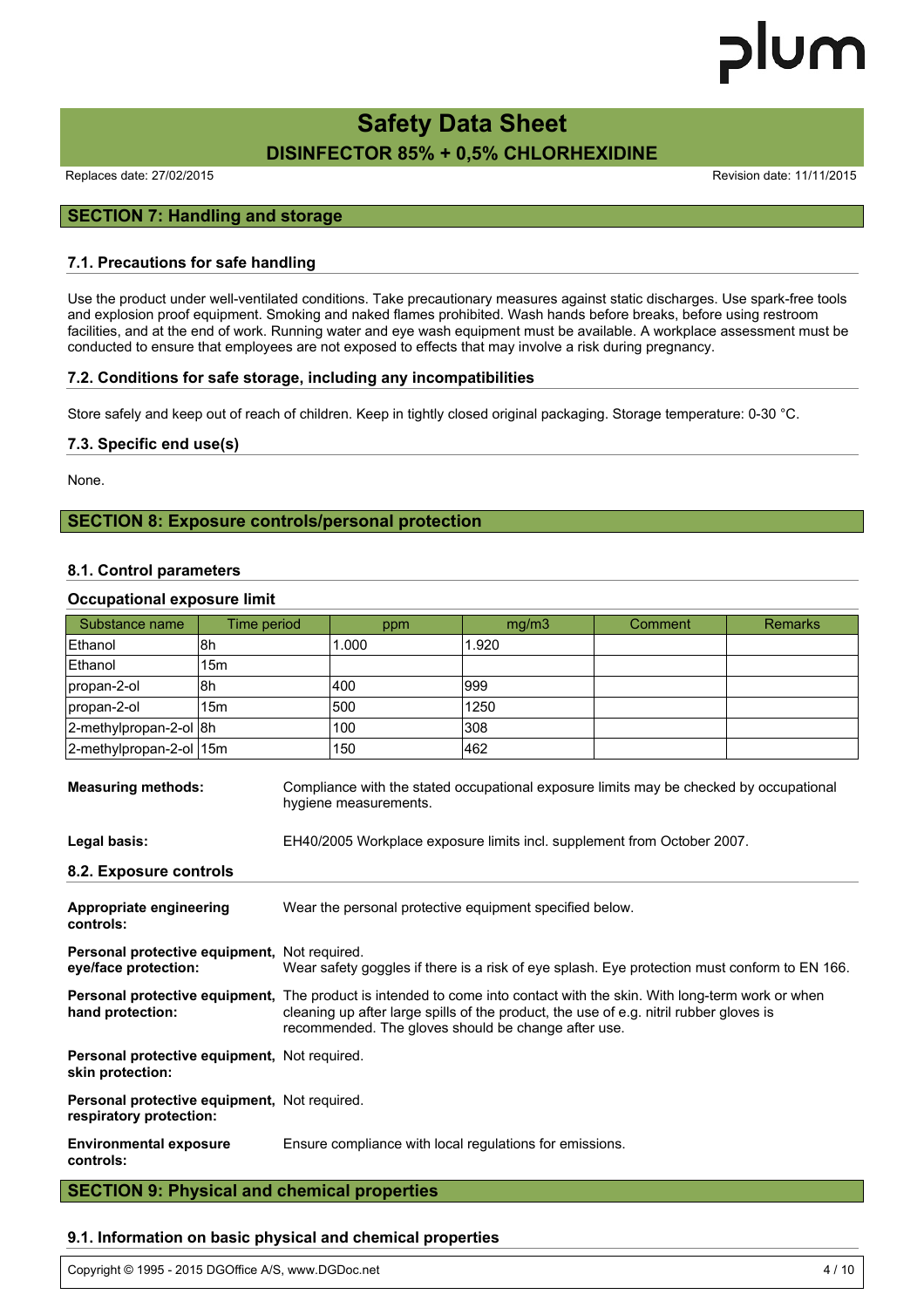# **Safety Data Sheet DISINFECTOR 85% + 0,5% CHLORHEXIDINE**

Replaces date: 27/02/2015 **Replaces** date: 11/11/2015

| Parameter                               |                                               | Value/unit     |  |
|-----------------------------------------|-----------------------------------------------|----------------|--|
| State                                   | Liquid                                        |                |  |
| Colour                                  | Clear                                         |                |  |
| Odour                                   | Alcohol                                       |                |  |
| Solubility                              | Soluble in the following: Water.              |                |  |
| <b>Explosive properties</b>             | Vapours may form explosive mixtures with air. |                |  |
| Oxidising properties                    | N/A                                           |                |  |
| Parameter                               | Value/unit                                    | <b>Remarks</b> |  |
| pH (solution for use)                   | No data                                       |                |  |
| pH (concentrate)                        | $7 - 10$                                      |                |  |
| Melting point                           | No data                                       |                |  |
| Freezing point                          | No data                                       |                |  |
| Initial boiling point and boiling range | 78 °C                                         |                |  |
| <b>Flash Point</b>                      | < 21 °C                                       |                |  |
| Evaporation rate                        | No data                                       |                |  |
| Flammability (solid, gas)               | No data                                       |                |  |
| <b>Flammability limits</b>              | No data                                       |                |  |
| <b>Explosion limits</b>                 | No data                                       |                |  |
| Vapour pressure                         | No data                                       |                |  |
| Vapour density                          | No data                                       |                |  |
| Relative density                        | No data                                       |                |  |
| Partition coefficient n-octonol/water   | No data                                       |                |  |
| Auto-ignition temperature               | No data                                       |                |  |
| Decomposition temperature               | No data                                       |                |  |
| Viscosity                               | No data                                       |                |  |
| Odour threshold                         | No data                                       |                |  |

### **9.2 Other information**

| neter<br>- 11 | 'UNR                         | Harks |
|---------------|------------------------------|-------|
| Density       | חו<br>g/cm <sup>3</sup><br>ັ |       |

# **SECTION 10: Stability and reactivity**

#### **10.1. Reactivity**

Reacts with the following: Strong oxidisers. Explosive mixtures may form with air when heated/exposed to fire.

#### **10.2. Chemical stability**

The product is stable when used in accordance with the supplier's directions.

#### **10.3. Possibility of hazardous reactions**

None known.

#### **10.4. Conditions to avoid**

Avoid heating and contact with ignition sources.

#### **10.5. Incompatible materials**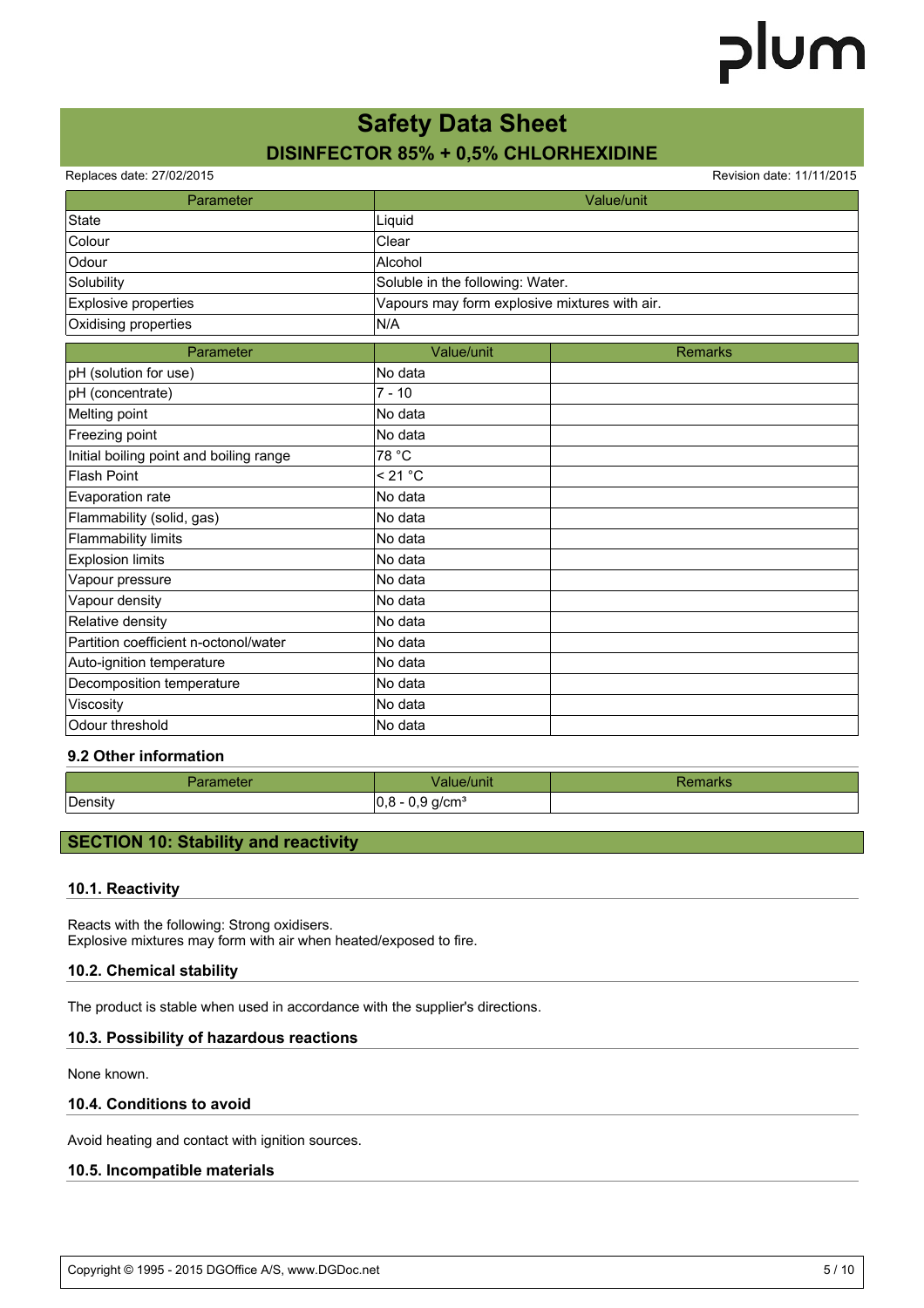# **Safety Data Sheet DISINFECTOR 85% + 0,5% CHLORHEXIDINE**

Replaces date: 27/02/2015 **Replaces** date: 11/11/2015

Strong oxidisers.

### **10.6. Hazardous decomposition products**

The product decomposes when combusted or heated to high temperatures and the following toxic gases can be formed: Carbon monoxide and carbon dioxide.

# **SECTION 11: Toxicological information**

## **11.1. Information on toxicological effects**

#### **Acute toxicity - oral**

#### **Ethanol**

| )raanısm | vpe.<br>est. | time<br>-xposure <sup>.</sup> | Value     | Conclusion | method<br>est       | source   |
|----------|--------------|-------------------------------|-----------|------------|---------------------|----------|
| Rat      | LD50         |                               | 2000mg/kg |            | ⇁⌒<br>. 401<br>OECD | Supplier |

#### **propan-2-ol**

| ⊃rɑanısm | Test<br>ype      | Exposure time | Value     | Conclusion | Test method | source                |
|----------|------------------|---------------|-----------|------------|-------------|-----------------------|
| Rat      | LD <sub>50</sub> |               | 2000mg/kg |            |             | $\cdot$ .<br>Supplier |

Ingestion may cause discomfort. The product does not have to be classified. Based on existing data, the classification criteria are deemed not to have been met.

#### **Acute toxicity - dermal**

#### **Ethanol**

| ⊃rɑanısm      | TestT<br>vpe | Exposure time. | Value     | Conclusion | method<br>Γest | Source   |
|---------------|--------------|----------------|-----------|------------|----------------|----------|
| <b>Rabbit</b> | LD50         |                | 2000mg/kg |            | IOECD TG 402   | Supplier |

#### **propan-2-ol**

| 0raanısm | Test<br>'ype | Exposure time | Value     | Conclusion | method<br>Fest | Source          |
|----------|--------------|---------------|-----------|------------|----------------|-----------------|
| Rabbit   | ∟D50         |               | 2000mg/kg |            |                | <b>Supplier</b> |

The product does not have to be classified. Based on existing data, the classification criteria are deemed not to have been met.

#### **Acute toxicity - inhalation**

#### **Ethanol**

| 5.5.5.5<br>анын | <b>est</b><br>ype | osure time     | Value  | nclusion | method<br>es. | source   |
|-----------------|-------------------|----------------|--------|----------|---------------|----------|
| Mouse           |                   | $\overline{ }$ | 20mg/l |          |               | supplier |

#### **propan-2-ol**

| ∖rganısm | 'est<br><b>vpe</b> | posure time | /alue  | ;onclusion | method<br>les: | Source   |
|----------|--------------------|-------------|--------|------------|----------------|----------|
| Rat      | LC50               | 18 h        | 20ma/l |            |                | Supplier |

The product does not have to be classified. Based on existing data, the classification criteria are deemed not to have been met.

#### **Skin corrosion/irritation**

#### **Ethanol**

| ⊃rɑanısm | est:<br><b>vpe</b> | Exposure time | /alue | Conclusion | method<br>' est     | Source   |
|----------|--------------------|---------------|-------|------------|---------------------|----------|
| Rabbit   | Irritation         |               |       |            | <b>IOECD TG 404</b> | Supplier |

#### **propan-2-ol**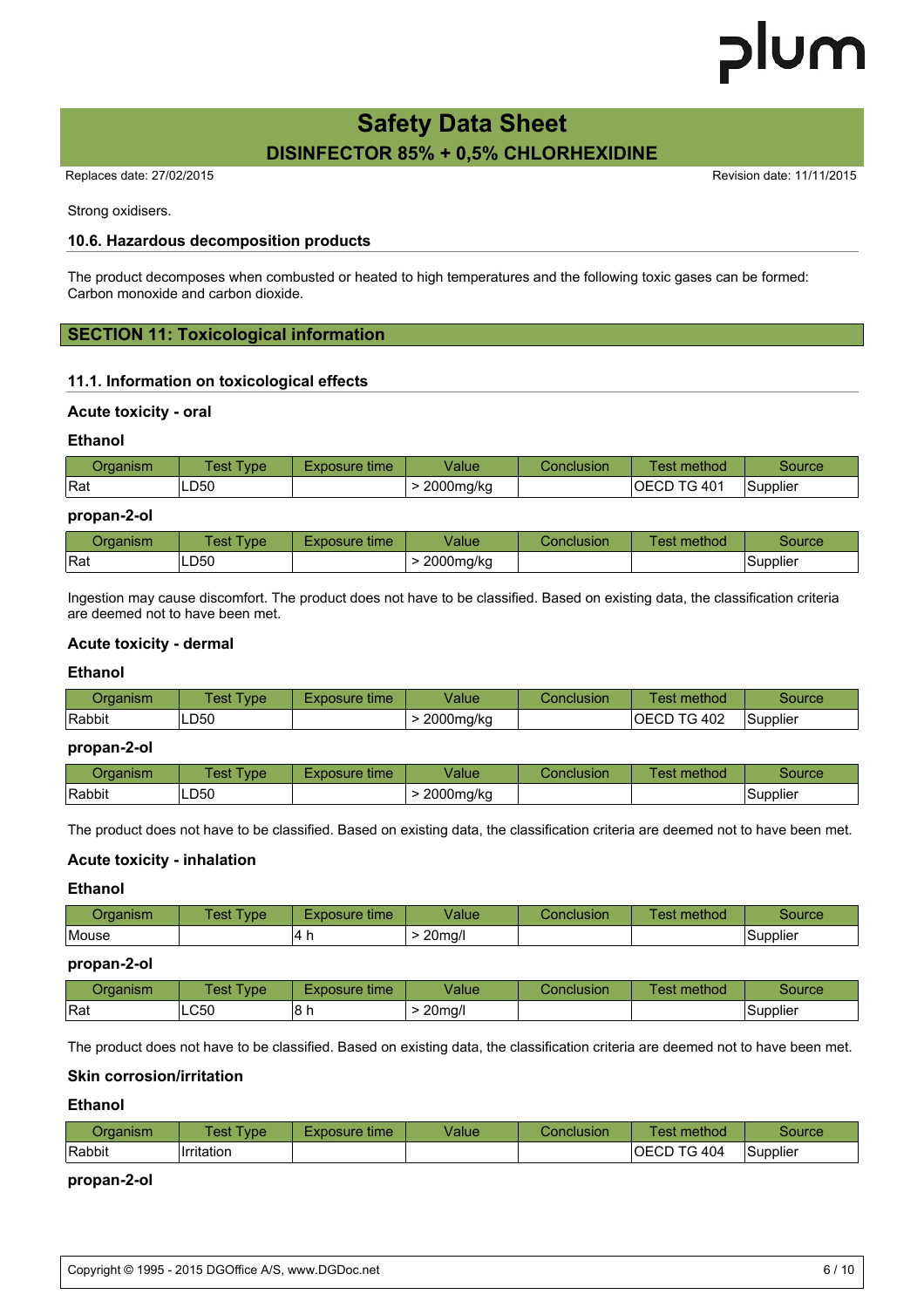# **Safety Data Sheet**

# **DISINFECTOR 85% + 0,5% CHLORHEXIDINE**

|              | $D_{\text{eff}}$ is in a state of $A$ |
|--------------|---------------------------------------|
| LVINILAIDINL |                                       |

| Replaces date: 27/02/2015 |           |               |       |                   |             | Revision date: 11/11/2015 |
|---------------------------|-----------|---------------|-------|-------------------|-------------|---------------------------|
| Organism                  | Test Tvpe | Exposure time | Value | <b>Conclusion</b> | Test method | Source                    |
| Rabbit                    |           |               |       | INon-irritating   |             | Supplier                  |

The product does not have to be classified. Based on existing data, the classification criteria are deemed not to have been met.

# **Serious eye damage/eye irritation**

# **Ethanol**

| Organism | Test Type | Exposure time | Value | Conclusion                  | Test method        | Source   |
|----------|-----------|---------------|-------|-----------------------------|--------------------|----------|
| Rabbit   |           |               |       | Moderate eve<br>lirritation | <b>OECD TG 405</b> | Supplier |

## **propan-2-ol**

| 0raanısm | Test<br>ype | time<br>Exposure | √alue | Conclusion | $\sim$<br><b>Fest method</b> | source   |
|----------|-------------|------------------|-------|------------|------------------------------|----------|
| Rabbit   |             |                  |       | Irritating |                              | Supplier |

Irritating to eyes. Causes a burning sensation and tearing.

## **Respiratory sensitisation or skin sensitisation**

### **Ethanol**

| Organism   | 「est<br><b>vpe</b> | Exposure time | Value | Conclusion      | <b>Fest method</b> | Source   |
|------------|--------------------|---------------|-------|-----------------|--------------------|----------|
| Guinea Piq |                    |               |       | Not sensitizing | <b>OECD TG 406</b> | Supplier |

# **propan-2-ol**

| ⊃rɑanısm                   | $Test \mathcal{F}$<br>ype. | Exposure time | √alue | Conclusion       | method<br>lest | Source   |
|----------------------------|----------------------------|---------------|-------|------------------|----------------|----------|
| <sup>l</sup> Guinea<br>Pig | <b>Buehler-Test</b>        |               |       | INot sensitizina |                | Supplier |

The product does not have to be classified. Based on existing data, the classification criteria are deemed not to have been met.

| Germ cell mutagenicity:         | The product does not have to be classified. Test data are not available.                                                                                                                         |
|---------------------------------|--------------------------------------------------------------------------------------------------------------------------------------------------------------------------------------------------|
| <b>Carcinogenic properties:</b> | The product does not have to be classified. Test data are not available.                                                                                                                         |
| <b>Reproductive toxicity:</b>   | The product does not have to be classified. Test data are not available.                                                                                                                         |
| Single STOT exposure:           | The product releases organic solvent vapours which may cause lethargy and dizziness. At<br>high concentrations, the vapours may cause headache and intoxication. Test data are not<br>available. |
| <b>Repeated STOT exposure:</b>  | Prolonged or repeated inhalation of vapours may cause damage to the central nervous<br>system. Test data are not available.                                                                      |
| <b>Aspiration hazard:</b>       | The product does not have to be classified. Test data cannot be obtained for technical<br>reasons.                                                                                               |
| Other toxicological effects:    | None known.                                                                                                                                                                                      |

# **SECTION 12: Ecological information**

## **12.1. Toxicity**

#### **Ethanol**

| Organism                                                | <b>Species</b>                          | Exposure time | <b>Test Type</b> | Value       | Conclusion | Test method | Source   |
|---------------------------------------------------------|-----------------------------------------|---------------|------------------|-------------|------------|-------------|----------|
| <b>Fish</b>                                             | Leuciscus idus $ _{48}$ h<br>Imelanotus |               |                  | $>100$ mg/l |            |             | Supplier |
| Algea or other Chlorella<br>acquatic plants pyrenoidosa |                                         |               |                  | 5000 mg/l   |            |             | Supplier |

Copyright © 1995 - 2015 DGOffice A/S, www.DGDoc.net 7 / 10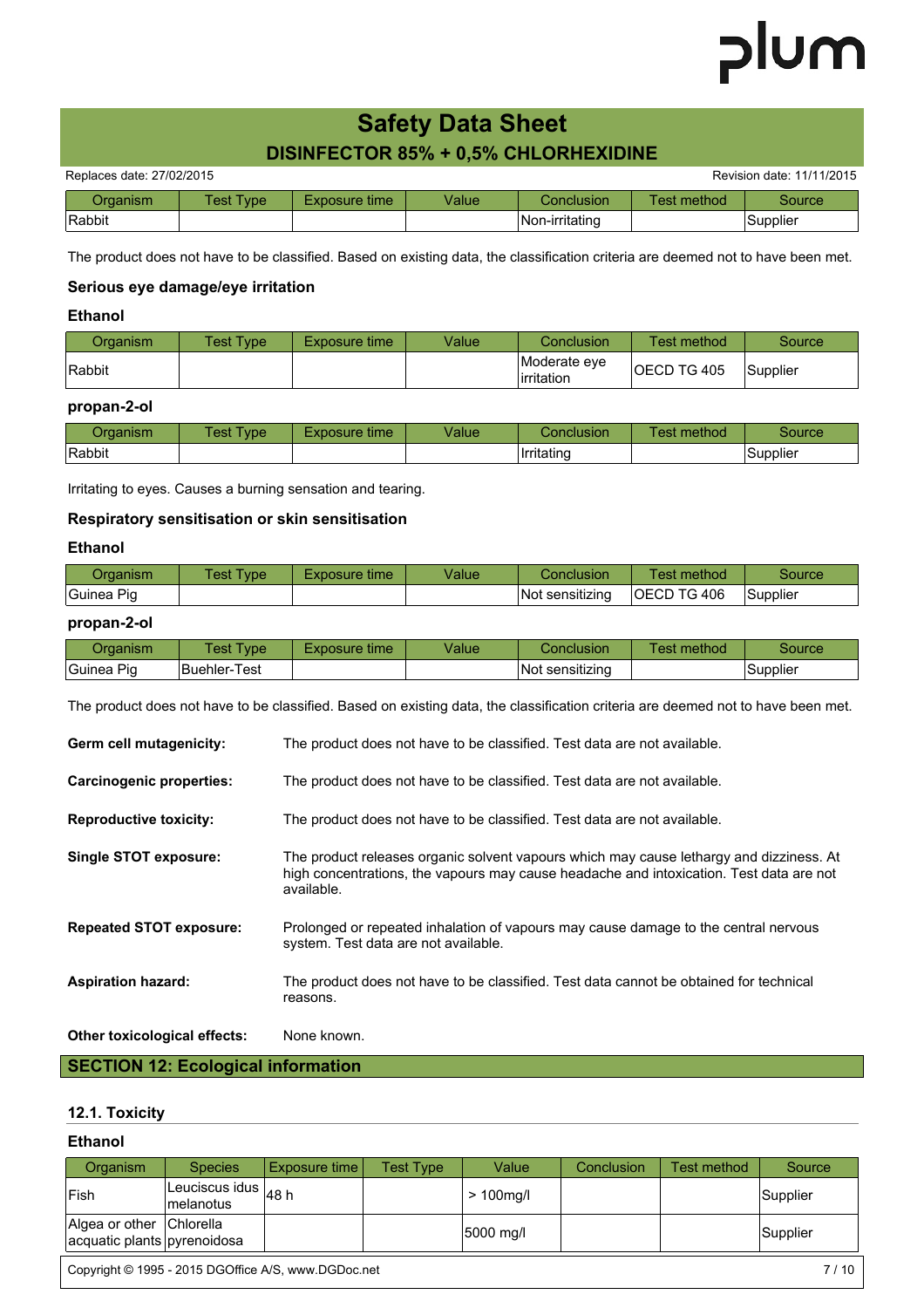# lum

# **Safety Data Sheet DISINFECTOR 85% + 0,5% CHLORHEXIDINE**

Replaces date: 27/02/2015 **Replaces** date: 11/11/2015

| <b>Crustacea</b> | <b>Daphnia</b><br>magna | <sup>i</sup> 24 h |  | $> 100$ mg/l |  | Supplier |
|------------------|-------------------------|-------------------|--|--------------|--|----------|
| Bacteria         | Pseudomonas  <br>putida | <sup>1</sup> 6 h  |  | 6500 mg/l    |  | Supplier |

#### **propan-2-ol**

| Organism                                                  | <b>Species</b>                              | Exposure time | Test Type   | Value        | Conclusion | Test method | Source   |
|-----------------------------------------------------------|---------------------------------------------|---------------|-------------|--------------|------------|-------------|----------|
| <b>Fish</b>                                               | Leuciscus idus $\vert_{48}$ h<br>Imelanotus |               | <b>LC50</b> | $> 100$ mg/l |            |             | Supplier |
| <b>Crustacea</b>                                          | Daphnia<br> magna                           | l48 h         | EC50        | $>100$ mg/l  |            |             | Supplier |
| Algea or other Scenedesmus<br>acquatic plants subspicatus |                                             | 172 h         |             | $> 100$ mg/l |            |             | Supplier |

Harmful to aquatic life with long lasting effects.

### **12.2. Persistence and degradability**

Expected to be biodegradable. Test data are not available.

#### **12.3. Bioaccumulative potential**

No bioaccumulation expected. Test data are not available.

#### **12.4. Mobility in soil**

Test data are not available.

## **12.5. Results of PBT and vPvB assessment**

The product does not contain any PBT or vPvB substances.

#### **12.6. Other adverse effects**

None known.

## **SECTION 13: Disposal considerations**

## **13.1. Waste treatment methods**

Avoid unnecessary release to the environment. Collect spills and waste in closed, leak-proof containers for disposal at the local hazardous waste site.

Wiping cloths with organic solvents: EWC code: 15 02 02 Absorbents, filter materials (including oil filters not otherwise specified), wiping cloths, protective clothing contaminated by dangerous substances.

Empty, cleansed packaging should be disposed of for recycling. Uncleansed packaging is to be disposed of via the local waste-removal scheme.

16 03 05\* organic wastes containing dangerous substances

# **SECTION 14: Transport information**

#### **Land transport (ADR/RID)**

**14.1. UN-No.:** 1987 **14.4. Packing group:** II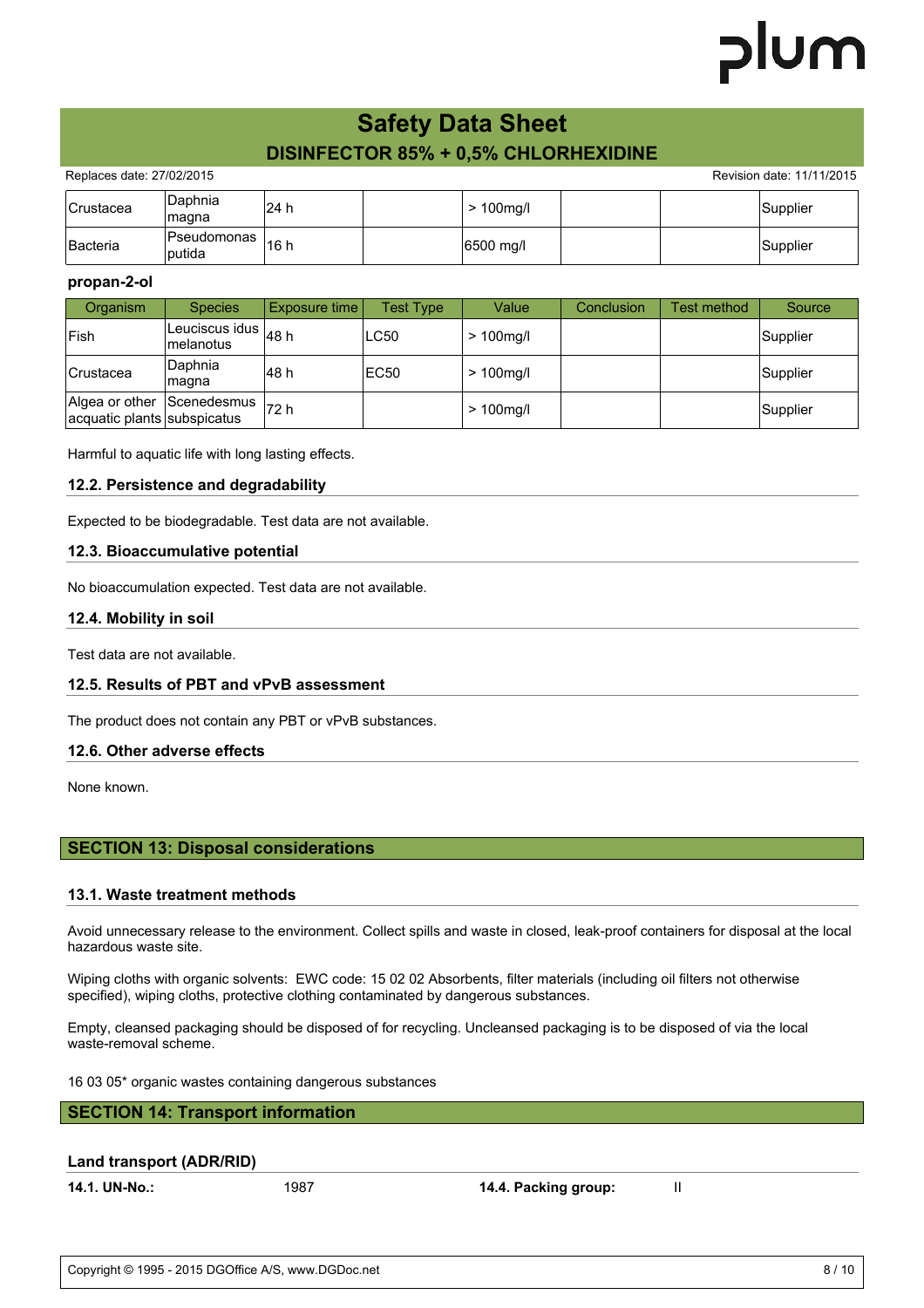|                                                            | <b>Safety Data Sheet</b>                       |                                                             |                                                                                                 |
|------------------------------------------------------------|------------------------------------------------|-------------------------------------------------------------|-------------------------------------------------------------------------------------------------|
|                                                            | DISINFECTOR 85% + 0,5% CHLORHEXIDINE           |                                                             |                                                                                                 |
| Replaces date: 27/02/2015                                  |                                                |                                                             | Revision date: 11/11/2015                                                                       |
| 14.2. UN proper shipping<br>name:                          | ALCOHOLS, N.O.S.<br>(Ethanol)<br>(propan-2-ol) | 14.5. Environmental<br>hazards:                             | The product should not be<br>labelled as an<br>environmental hazard<br>(symbol: fish and tree). |
| 14.3. Transport hazard<br>class(es):                       | 3                                              |                                                             |                                                                                                 |
| Hazard label(s):                                           | 3                                              |                                                             |                                                                                                 |
| Hazard identification number:<br><b>Other Information:</b> | 33                                             | <b>Tunnel restriction code:</b>                             | D/E                                                                                             |
| Inland water ways transport (ADN)                          |                                                |                                                             |                                                                                                 |
| 14.1. UN-No.:                                              | 1987                                           | 14.4. Packing group:                                        | Ш                                                                                               |
| 14.2. UN proper shipping<br>name:                          | ALCOHOLS, N.O.S.<br>(Ethanol)<br>(propan-2-ol) | 14.5. Environmental<br>hazards:                             | The product should not be<br>labelled as an<br>environmental hazard<br>(symbol: fish and tree). |
| 14.3. Transport hazard<br>class(es):                       | 3                                              |                                                             |                                                                                                 |
| Hazard label(s):                                           | 3                                              |                                                             |                                                                                                 |
| <b>Environmentally hazardous in</b><br>tank vessels:       | Not applicable.                                | <b>Other Information:</b>                                   |                                                                                                 |
| Sea transport (IMDG)                                       |                                                |                                                             |                                                                                                 |
| 14.1. UN-No.:                                              | 1987                                           | 14.4. Packing group:                                        | Ш                                                                                               |
| 14.2. UN proper shipping<br>name:                          | ALCOHOLS, N.O.S.<br>(Ethanol)<br>(propan-2-ol) | <b>14.5. Environmental</b><br>hazards:                      | The product is not a Marine<br>Pollutant (MP).                                                  |
| 14.3. Transport hazard<br>class(es):                       | 3                                              | <b>Environmental Hazardous</b><br><b>Substance Name(s):</b> |                                                                                                 |
| Hazard label(s):                                           | 3                                              |                                                             |                                                                                                 |
| EmS:                                                       | F-E, S-D                                       | <b>IMDG Code segregation</b><br>group:                      | - None -                                                                                        |
| <b>Other Information:</b>                                  |                                                |                                                             |                                                                                                 |
| Air transport (ICAO-TI / IATA-DGR)                         |                                                |                                                             |                                                                                                 |
| 14.1. UN-No.:                                              | 1987                                           | 14.4. Packing group:                                        | Ш                                                                                               |
| 14.2. UN proper shipping<br>name:                          | ALCOHOLS, N.O.S.<br>(Ethanol)<br>(propan-2-ol) | 14.5. Environmental<br>hazards:                             |                                                                                                 |
| 14.3. Transport hazard<br>class(es):                       | 3                                              |                                                             |                                                                                                 |
| Hazard label(s):                                           | 3                                              | <b>Other Information:</b>                                   |                                                                                                 |
| 14.6. Special precautions for user                         |                                                |                                                             |                                                                                                 |

None.

# **14.7. Transport in bulk according to Annex II of MARPOL73/78 and the IBC code**

Not applicable.

# **SECTION 15: Regulatory information**

# **15.1. Safety, health and environmental regulations/legislation specific for the substance or mixture**

| <b>Special Provisions:</b> | Special care should be applied for employees under the age of 18. Young people under the  |
|----------------------------|-------------------------------------------------------------------------------------------|
|                            | age of 18 may not carry out any work causing harmful exposure to this product.            |
|                            | This product is covered by Directive 98/8/EC of the European Paliament and of the Council |
|                            | concerning the placing of biocidal products on the market, and will be covered by the EU  |